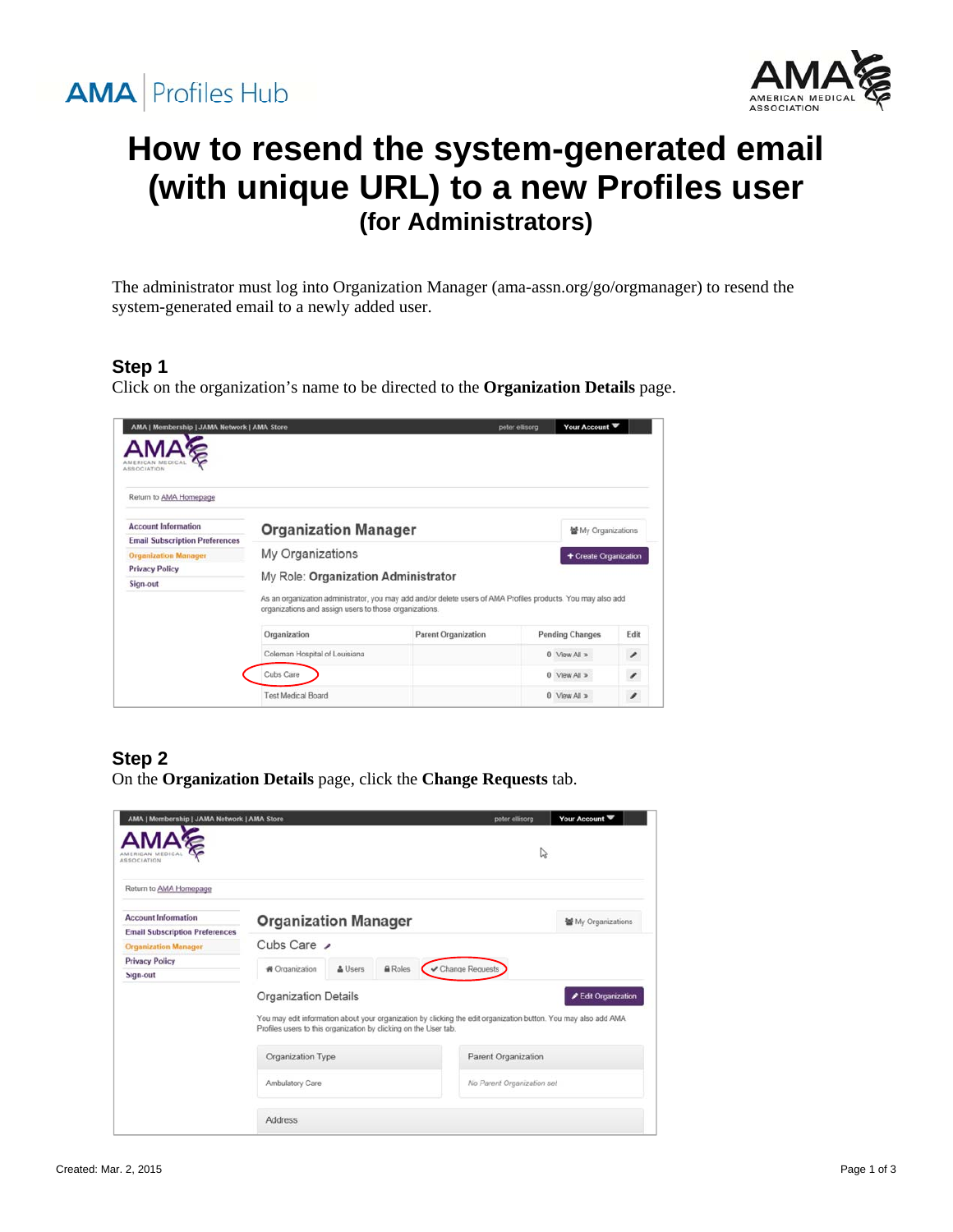#### **Step 3**

On the **Change Requests** screen, locate the **Filter by Status** menu. The default for this drop down menu is "Pending," but by clicking on the arrow, you have the additional options of "Approved," "Rejected" and "All." For this task, choose either "Approved" or "All."

| Return to AMA Homepage                |                                                                                                                                                                                                                                                                                                                                                                                                        |         |         |                                   |                         |                           |              |
|---------------------------------------|--------------------------------------------------------------------------------------------------------------------------------------------------------------------------------------------------------------------------------------------------------------------------------------------------------------------------------------------------------------------------------------------------------|---------|---------|-----------------------------------|-------------------------|---------------------------|--------------|
| <b>Account Information</b>            | <b>Organization Manager</b>                                                                                                                                                                                                                                                                                                                                                                            |         |         |                                   |                         | <b>蟹 My Organizations</b> |              |
| <b>Email Subscription Preferences</b> |                                                                                                                                                                                                                                                                                                                                                                                                        |         |         |                                   |                         |                           |              |
| <b>Organization Manager</b>           | Cubs Care $\prime$                                                                                                                                                                                                                                                                                                                                                                                     |         |         |                                   |                         |                           |              |
| <b>Privacy Policy</b>                 | <b>#</b> Organization                                                                                                                                                                                                                                                                                                                                                                                  | & Users | A Roles | $\curvearrowleft$ Change Requests |                         |                           |              |
| Sign-out                              |                                                                                                                                                                                                                                                                                                                                                                                                        |         |         |                                   |                         |                           |              |
|                                       | <b>Change Requests</b>                                                                                                                                                                                                                                                                                                                                                                                 |         |         |                                   | <b>Filter by Status</b> | Pending                   | $\checkmark$ |
|                                       | By using the status filter (drop down on the right side of page), you may view change requests in the following ways:<br>All, Pending, Approved or Rejected. For your convenience, the drop down will automatically display requests that are<br>pending your review. If you need to resend an email invitation to a new user, you may click on the envelope icon next<br>to the user's email address. |         |         |                                   |                         |                           |              |
|                                       | <b>Change Request Type</b>                                                                                                                                                                                                                                                                                                                                                                             |         |         | <b>Change Details</b>             | <b>Request Details</b>  | <b>Actions</b>            |              |

#### **Step 4**

A table of change requests will appear on the screen. Search for "Add User to Organization" in column 1 and the user's email address in column 2. An envelope icon appears to the right of the user's email address. Click on the envelope icon.

| Return to AMA Homepage                                              |                                                                |         |                |                                                                                                                                                                                                                                                                                                                                                                        |                         |                                         |               |                            |
|---------------------------------------------------------------------|----------------------------------------------------------------|---------|----------------|------------------------------------------------------------------------------------------------------------------------------------------------------------------------------------------------------------------------------------------------------------------------------------------------------------------------------------------------------------------------|-------------------------|-----------------------------------------|---------------|----------------------------|
| <b>Account Information</b><br><b>Email Subscription Preferences</b> | <b>Organization Manager</b>                                    |         |                |                                                                                                                                                                                                                                                                                                                                                                        |                         | 불 My Organizations                      |               |                            |
| <b>Organization Manager</b>                                         | Cubs Care                                                      |         |                |                                                                                                                                                                                                                                                                                                                                                                        |                         |                                         |               |                            |
| <b>Privacy Policy</b>                                               |                                                                |         |                |                                                                                                                                                                                                                                                                                                                                                                        |                         |                                         |               |                            |
| Sign-out                                                            | ₩ Organization                                                 | & Users | <b>A</b> Roles | ✔ Change Requests                                                                                                                                                                                                                                                                                                                                                      |                         |                                         |               |                            |
|                                                                     | <b>Change Requests</b>                                         |         |                |                                                                                                                                                                                                                                                                                                                                                                        | <b>Filter by Status</b> | Approved                                | $\checkmark$  |                            |
|                                                                     | to the user's email address.                                   |         |                | By using the status filter (drop down on the right side of page), you may view change requests in the following ways:<br>All, Pending, Approved or Rejected. For your convenience, the drop down will automatically display requests that are<br>pending your review. If you need to resend an email invitation to a new user, you may click on the envelope icon next |                         |                                         |               |                            |
|                                                                     | <b>Change Request Type</b>                                     |         |                | <b>Change Details</b>                                                                                                                                                                                                                                                                                                                                                  |                         | Request<br>Details                      | <b>Status</b> |                            |
|                                                                     | <b>Activate Role for Organization</b><br>Profiles User         |         |                |                                                                                                                                                                                                                                                                                                                                                                        |                         | a peter ellisorg<br>● 02/25/2015        | ×             |                            |
|                                                                     | <b>Activate Organization [Create New Advantage</b><br>Account] |         |                |                                                                                                                                                                                                                                                                                                                                                                        |                         | & peter ellisorg<br><b>兰 02/25/2015</b> | $\checkmark$  | Click on the envelope icon |
|                                                                     | Add User to Organization                                       |         |                | john@mailinator.com                                                                                                                                                                                                                                                                                                                                                    |                         | <b>A</b> peter ellisorg<br>■ 02/25/2015 | $\checkmark$  | to resend the email.       |
|                                                                     | Add Role to User                                               |         |                | john@mailinator.com                                                                                                                                                                                                                                                                                                                                                    |                         | a peter ellisorg                        |               |                            |